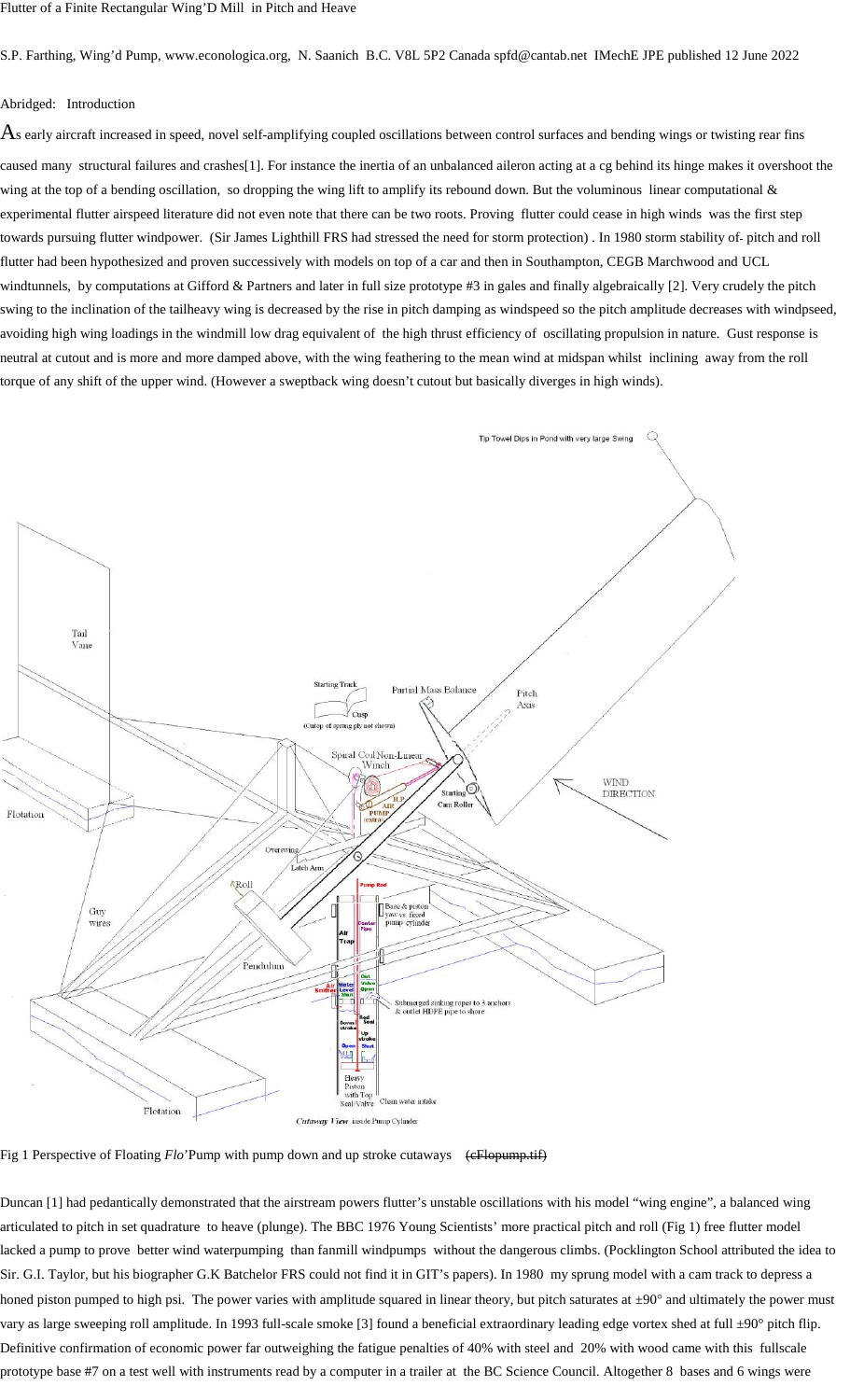prototyped. Scaling shows all inertially unbalanced fluid machines (incl. H Vawts and orthinopters) have an upper limit to design flowspeed as the square root of the strength to weight ie the endurance limit stress/material density[2] and so the FWP niche is a light wind regime (and also gravitydominated large size)

The rotary multiblade windpump loses all the kinetic energy of the swirl reaction to its high torque [4], which still can't turn over its crank to start in the best wind for its stroke. For a typical wind regime it can only usefully pump just 10% of the work of a Betz ideal windmill [5]. Duncan's fixed cycle wing engine would likewise stall against the fixed head of a piston pump. The free amplitude of flutter instability is inherently suited to reciprocating a pump whose stroke needs to vary to efficiently capture the changeable wind. The rectangular Flutterwing free to pitch (360°) on top of a roll pendulum winds a spiral winch pump (Figs  $1 \& 2$ ) with stroke varying as almost the cube of roll amplitude. So the pump stroke increases strongly with roll, not loading a starting swing in only 1m/s, but still absorbing up to 1/2 of the Betz wind energy swept in a big roll in a good wind. Compressing an aircylinder on the return stroke is very simple but not so supra-linear so a flow rate of about 3 cfm to a pressure of 4 atm for 250W was the max for a total 400 peak pumping W (eg 4L/s @10m head) in 3.5m/s by an 5.5 x1.37x.2 m 20 kg wing. Wind gradient and the non-linearities of the stiffening of the single-acting pumping, large amplitude pitch, and crosswind roll speed exceeding windspeed all increase the power[6] and the cutout causing a hysteresis vs. the linear restart wind. Key to curbing any overswing is that flutter pitch and roll are partly in phase so the Flo'Pump's tip balance rod makes first contact with the pond to wet its absorbent material and temporarily reduce the tailheaviness that flips the wing. A simple cusp track ensures self-starting from small amplitude in very light and steady winds but misses wing cam contact at bigger amplitude or when excess winds blow it back[7]. The *Flo*'Pump prototype Fig 1 floating around its pump cylinder with upper air chamber pumped through its underwater outlet pipe to shore and overland powerfully and reliably for 10 years with its catamaran righting moment limiting the stresses. Cantilevering can be eliminated by putting the pendulum inside the frame with the winch turned around and the pump and yaw axis better in front. It needs help with commercialisation or adoption in the Third World or making very large prototypes to assist pumped hydro.



Fig 2 Schematic of the Flutterwell Pump, the Well-mounted FlutterWing Pump (cFar4.jpg)

The Flutter*well* base in Fig 2 uses the steel well casing as a short foundation pile. A new model [8] has shown prolonging the nose down pitch in a roll overswing reduces the wing flip so the next opposite roll is safely smaller. The arm that is manually pulled to enter a cam track on the outside of the lower pitch collar to center the wing to stop it, could be automatically pulled by roll overswing [7] so new side tracks govern the wing flip back. (Just trying to center the near peak of pitch at peak roll unfortunately assists/initiates the pitch flip).. Then after a long calm the Flutterwell could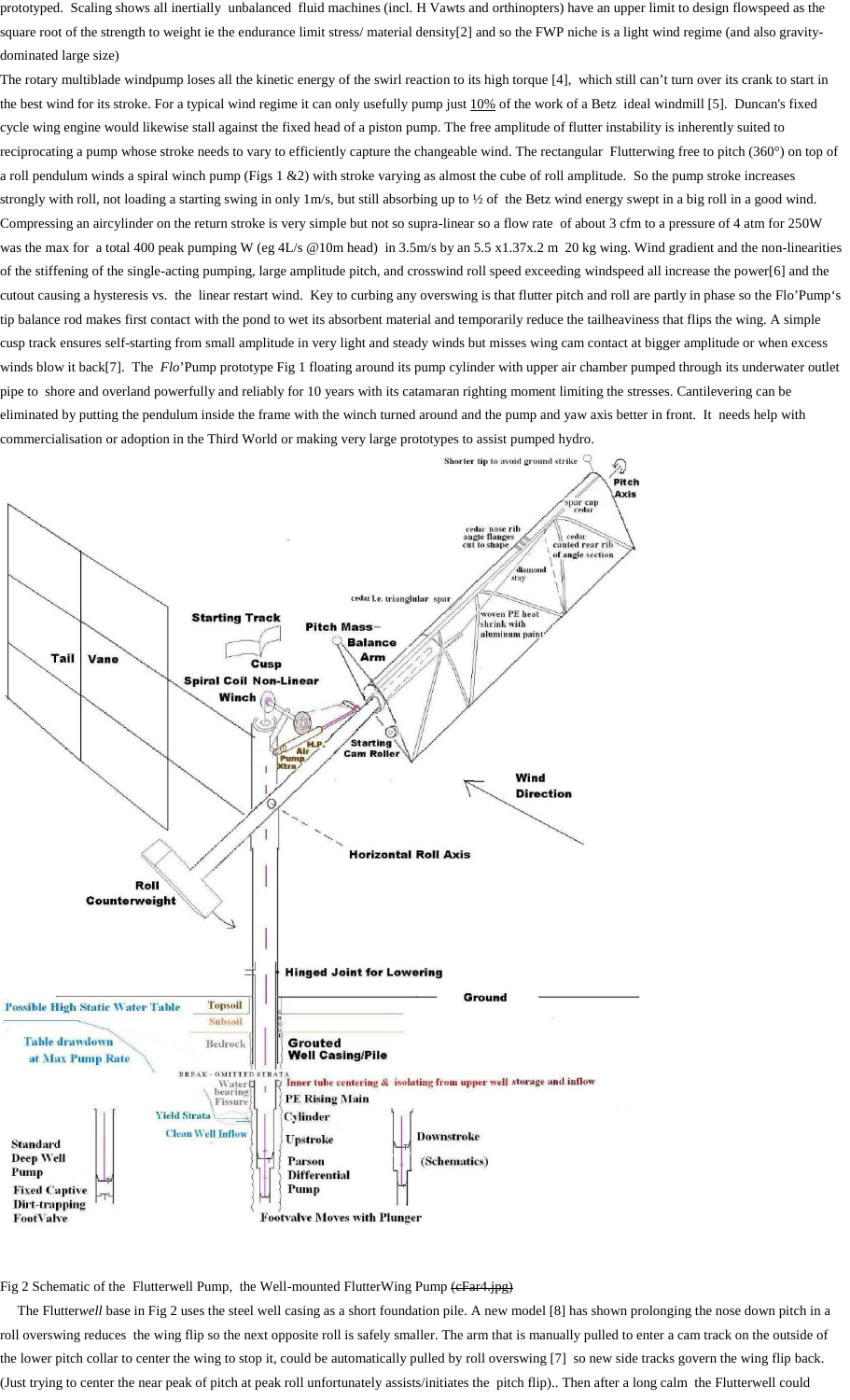pump enough easy large, but safe, strokes at lowhead to drawdown the well and a high static watertable to a sustainable yield. The well storage drawdown transient can be minimised by inflating a ring seal between the rising main and the well just above the strata yielding water. Some of the wind's varying power is inevitably wasted in the varying head of groundwater resistance. A more radical solution is to raise the tower for ground clearance at max roll of say 165°. No-load model releases from this low slow zone with the wing cam-centered do not reattain 165° for several cycles.

The novel differential area pump keeps the pumpwire in tension for downward accelerations up to its upper/lower area ratio>1 times Newton's  $\alpha$ Pulling its plunger with all the seals and valves out of the cylinder releases the water column for easy retrieval and maintenance. Its design for low internal flow constriction Fig 3 uses Fig 1's single part seal valve this time just above a perimeter rubber flap valve over a grid of holes, and a ring seal inside the bottom of the plunger. A snifter, NRV and airtank have been tested at the wellhead for overland pumping overcoming air absorption and indeed outputting some compressed air. A spinoff is a powerful well footpump[9]. But a fluttering watermill is elusive, only demonstrated to moderate amplitude via the dominance of static gravity imbalance in pitch and roll in water[10]

Fig 3 Detail of the actual differential well windmill and footpump



Despite being ubiquitous in early aircraft, flutter has scarcely been a problem in marine hydrofoils. The ratio of foil mass to the virtual mass *m* of the circumscribing fluid cylinder is <<1 with the 700x water density whereas aircraft wing mass ratios are >>1. Pitch and heave flutter calculations of typical hydrofoils by eminent aeroelasticians [11] backed up their empirical lower flutter limit of roughly unit ratio. An upside down version of Fig 1 with two opposed ferrocement blades could be not be adjusted to flutter when towed through water.

So the basic heaving fluttermill of chord  $c$ , virtual mass/unit length  $m$ , that is free to pitch  $x$  about an axis  $ec$  ahead of the 1/4 chord aerodynamic center has been analysed in a series of papers [2,12,13]. The lack oflx mechanical stiffness allowed a first ever algebraic solution of binary flutter drawing all the neutrally stable frequency Š contours in total mass imbalance *xmc* vs pitch inertia *jmc*<sup>2</sup> space. All contours pass through a nexus **N**=(*mo* **2** ,*mo*) of the same total inertia and imbalance as just *m* mislocated (too far aft) at the ¾ chord point *o* behind the pitch axis [12] where the nominal upwash *U*<sub>¼</sub> and so the wake and circulation vanish for all Š. The apparent mass/span of the finite (thin) wing *is lm, l≈*1-½*A*<sup>-2</sup>. Then *a priori* for a 2D  $\frac{3}{4}$  chord line offset  $o$  to the pitch axis the flow is pure potential implying neutrality of any flutter at  $N = (lmo^2, lmo)$  because again  $U_{\frac{3}{4}} = 0$ everywhere by the heave equation

Actual hydrofoil virtual and real (structural) *j/x* are closer to the pitch axis and so are on the left side of the 'ray' from (0,0) to **N**. Even an understressed solid steel hydrofoil has *x* short of the low frequency limit line 'lfl'. With pitch axis lead *e*>0, this quasi-steady "lfl" line through **N** extends downwards in *x* with *j* to reduce the tailheaviness *x* for flutter (even to negative *x* or noseheaviness.) Generally the larger flutter zone of higher *m*, *j* and *j/x* (partially mass-balanced wings) to the right of the nexal ray and above the lfl allows more heave/pitch for heavier-than-air Wing'd Pump power with high wind *V* cutout in pitch and roll.

The binary discriminant  $\sigma$  of this biquadratic in *j* and *x* is proportional to the discriminant  $\delta$  of the quadratic in *e* for pure pitch flutter[13] :

$$
4F^2 \sigma/k^4 = \delta = (2g - F - 1/2)^2 - 2F = \{2g - F - 1/2 - 2F\} \left[2g - F - 1/2 + 2F\right] = \{2g - (F + 1/2)^2\} \left[2g - (F - 1/2)^2\right] \tag{1}
$$

where *T*=*F*-*iG=F-ikg* Theodorersen's famous 1933 1D wake function of reduced frequency *k=c/V*. Now as *k* ↑∞, *F* ½+¼/*k* <sup>2</sup> and *G* ¼/*k* so by extraordinary cancellation √2*g* > *F*-1/√2 making the 1D high frequency contours ellipses, from **N** to 4**N**[13], kissing the lfl line at **N**). Any 2D change from this special 1D lower limit of *F* of ½ will open the high frequency contours into hyperbolae crossing the lfl line. (The back induced flow is  $_0$  d $\Gamma(x)/2\pi(x+c/2)$  or by parts -X(0)/ $\pi c$  in this limit, the same as in a Wagner sudden angle of attack so the induced fraction *I*=1 and the lift ½ the steady in both cases[13].) As *k* 0 a negative Ln singularity in the 1D *g* and so in the net pitch damping allows pure pitch flutter at  $k_z$  .087 of {}≤0 for <0, (with very airfoil high pitch inertia and the wake vortices fed by the drag work.) This hyperbolically repels the *k k*<sup>z</sup> binary contours,